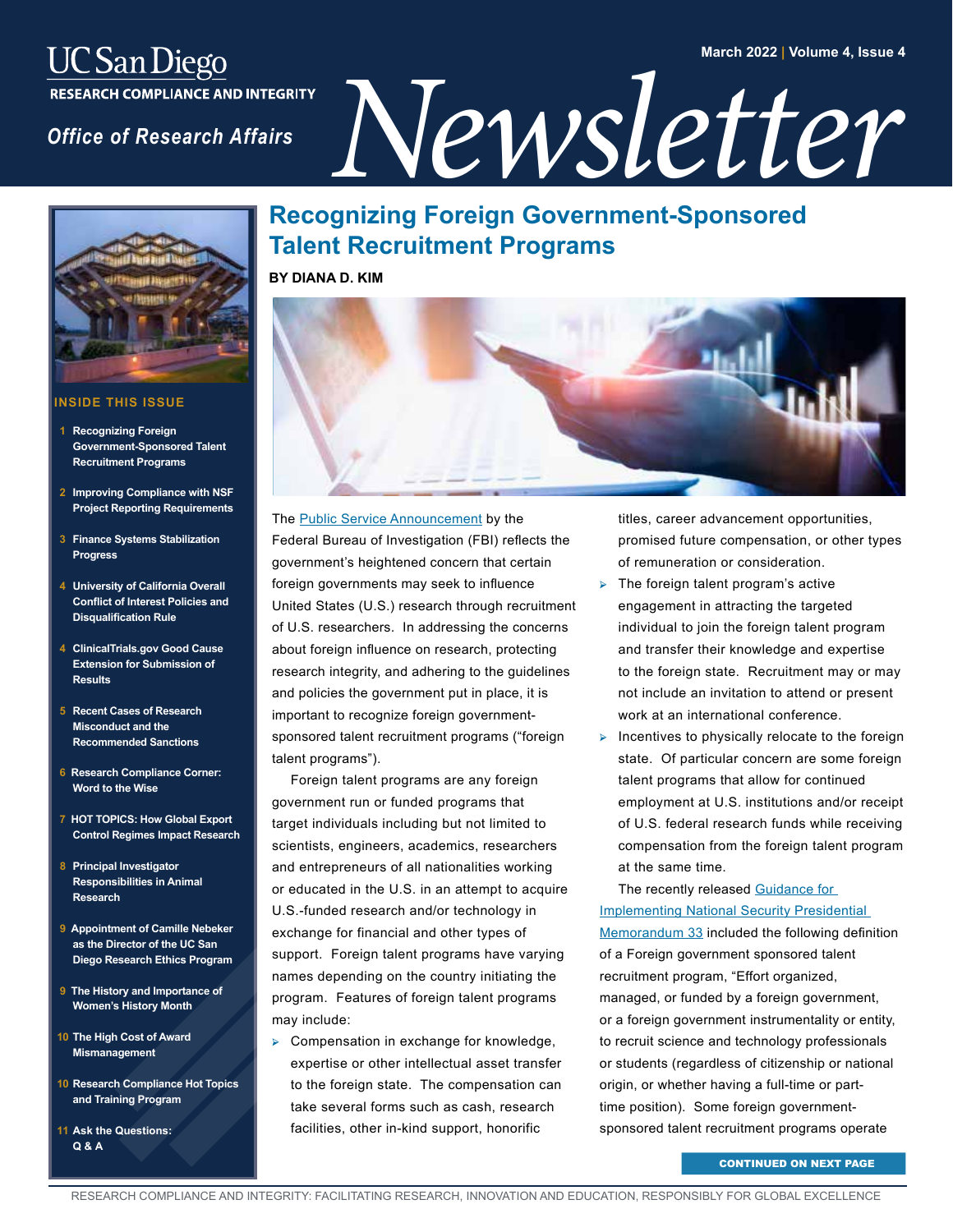### <span id="page-1-0"></span>**Recognizing Foreign Government-Sponsored Talent Recruitment Programs**

with the intent to import or otherwise acquire from abroad, sometimes through illicit means, proprietary technology or software, unpublished data and methods, and intellectual property to further the military modernization goals and/or economic goals of a foreign government. Many, but not all, programs aim to incentivize the targeted individual to relocate physically to the foreign state for the above purpose. Some programs allow for or encourage continued employment at United States research facilities or receipt of Federal research funds while concurrently working at and/or receiving compensation from a foreign institution, and some direct participants not to disclose their participation to United States entities. Compensation could take many forms including cash, research funding, complimentary foreign travel, honorific titles, career advancement opportunities, promised future compensation, or other types of remuneration or consideration, including in-kind compensation."

The UC San Diego research community is being solicited for their expertise and skill sets by varying foreign talent programs. Over 100 recruitment emails have been identified recently. Participation in a foreign government-sponsored talent program is not prohibited, but provisions in such programs may be in conflict with the policies for the federal agencies and/or the University. Every researcher at UC San Diego is responsible for disclosing external financial interests and support, affiliations, activities, and relations with any foreign entities completely and accurately. Appropriate disclosure protects the interests of everyone involved including the individual research, the international collaborators, UC San Diego, and US government.

The UC San Diego Facility Security Officer (FSO) supports the security functions of UC San Diego in compliance with federal regulations that information entrusted to the University is properly safeguarded. If you receive any foreign government-sponsored talent recruitment emails, please contact the UC San Diego FSO at [fso@ucsd.edu.](mailto:fso%40ucsd.edu?subject=)

For questions or additional information, please visit the Research Compliance and Integrity (RCI) Office's International Research and [Engagement page](https://blink.ucsd.edu/research/conducting-research/international-research.html) or contact the RCI Office at [rci@ucsd.edu](mailto:rci%40ucsd.edu?subject=) or (858) 822-4939.

# **Improving Compliance with NSF Project Reporting Requirements BY DIANA D. KIM**

The National Science Foundation (NSF) [Important Notice No. 148](https://www.nsf.gov/pubs/issuances/in148.pdf) reminds the recipients of the awards to comply with all terms and conditions of the award, which include project reporting requirements. Project reports serve as result-oriented accountability for grants, enhance stewardship of the grants, and ensure that the public receives value for funding spent on grant programs. The NSF directs Principal Investigators (PIs) to submit:

- **►** Final project reports within 120 days after the award end date, and
- **►** Annual project reports prior to the annual performance period end date.

Specifically, the [closeout](https://www.ecfr.gov/current/title-2/subtitle-A/chapter-II/part-200/subpart-D/subject-group-ECFR682eb6fbfabcde2/section-200.344) section of the federal regulations specifies that, "The recipient must submit, no later than 120 calendar days after the end date of the period of performance, all financial, performance, and other reports as required by the terms and conditions of the Federal award." It further specifies that NSF (the awarding agency), "must proceed to close out with the information available within one year of the period of performance end date" if the recipient does not submit all reports.

It is important for PIs to actively monitor the status of their project reports. The NSF Notice indicates that 10% of PIs fail to meet the reporting requirements on a timely basis while 90% of PIs submit the reports on time. Late submission of reports of an award will delay the NSF review and processing of pending proposals as well as additional funding and administrative actions for all identified PIs and Co-PIs. The NSF intends to explore all means to ensure compliance, including the [enforcement actions](https://www.ecfr.gov/current/title-2/subtitle-A/chapter-II/part-200/subpart-D/subject-group-ECFR86b76dde0e1e9dc/section-200.339) outlined in the federal regulations such as suspension or termination of the award or withholding future awards for the project.

For additional information and resources, please visit [Research.gov,](https://www.research.gov/research-web/) the online grants management site for the NSF community.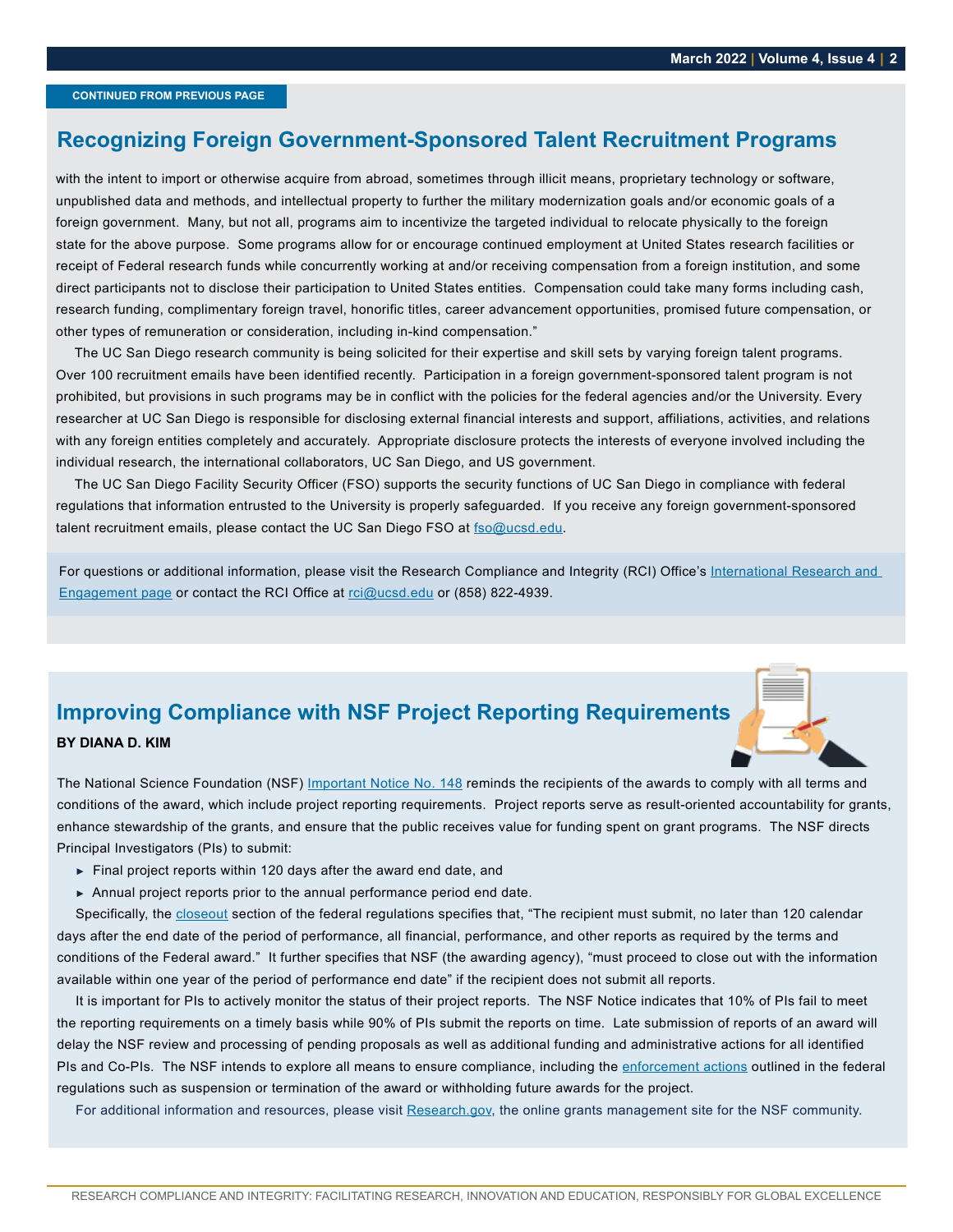# <span id="page-2-0"></span>**FINANCE SYSTEMS STABILIZATION PROGRESS**

### **BY ALLORAH PRADENAS**

As part of the on-going efforts to stabilize the UC San Diego finance systems, our major focus is on report development and data integrity. Beginning in mid-March, the Business Intelligence (BI) and Financial Reporting team will be launching many enhancements to campus financial dashboards over the next several months. These dashboards serve as a critical component for researchers and PIs to track and manage their sponsored projects.

The Faculty and Researcher Dashboard, which is now in testing, is among the initial set of reporting enhancements. The entire dashboard has been redeveloped to deliver better speed and add payroll projections. The summary page will include balances of net payroll projections and the drill-through pages will include projection details.

Additional releases will provide a variety of improved features, such as:

- ➤ Consolidating duplicative reports to provide a single point of entry
- ➤ Reducing run time down to a few seconds with a goal to increase report speed and performance
- ➤ Developing high-level variance analysis across general and subledgers and various systems
- ➤ Presenting payroll and non-payroll expenditures by month by project
- ► Designing additional search capabilities by:
	- All available person roles (i.e., project/task manager, fund manager, etc.)
	- ➢ Organization/financial unit
	- ➢ Expenditure type/category and account code/category
	- Time period of your choice
	- ➢ Vendor, invoice number, or PO number
	- ➢ Isolate or filter out cost transfers, and more



Look for more on reporting changes and improvements at [Report Development](https://blink.ucsd.edu/finance/bi-financial-reporting/report-development.html) on the [BI and Financial Reporting Blink page.](https://blink.ucsd.edu/finance/bi-financial-reporting/index.html) On this website, you can also find important information about how report enhancement requests are submitted, vetted, approved, and prioritized. For faculty and staff that would like to have a voice in report development processes and needs, [you can volunteer](https://ucsd.co1.qualtrics.com/jfe/form/SV_3qnSlR1xwdvtdci) to be a report tester as well as a subject matter expert to contribute to report development efforts.

Beyond report development, another critical focus is accuracy of the data. We are working closely with central offices and department staff to monitor and clean up data, as needed. The highest priorities are the following:

- ► Ensuring payroll expenses in UC Path are charged to the correct projects in Oracle, and not in error to the default project account, by launching Default Day
- ► Reducing the burden of reconciliation at the department level by hiring a central reconciliation team, anticipating majority of staff in place by March 2022
- ► Posting tuition remission more efficiently to the ledger and reducing student stipend payment errors by developing automated processes with the Graduate Division Financial Support Unit

With so much happening and changing in the finance world, it can be difficult to know where to go for reliable, up-to-date information. The [Main Issues list](https://financialmanagement.ucsd.edu/improvements/index.html) is a resource intended to provide transparency and awareness to our campus community about on-going implementation issues, whether technical or functional in nature. We launched a [new finance website](https://financialmanagement.ucsd.edu/), where you'll find an overview of how financial management works at UC San Diego as well as recent information about improvements and related updates via the Main Issues list, links to finance-related websites and more.

While these improvements are steering us in the right direction, we plan for continued and sustained efforts to improve our financial systems and operations. We are immensely grateful to the campus community for staying the course during such a monumental change. We are committed to ensuring your needs and concerns are addressed to achieve our overarching goal of reshaping the way UC San Diego manages its financial operations.

If you have any questions or comments, please contact Allorah Pradenas, Project Manager, Finance Systems Stabilization, at [apradenas@ucsd.edu](mailto:apradenas%40ucsd.edu?subject=).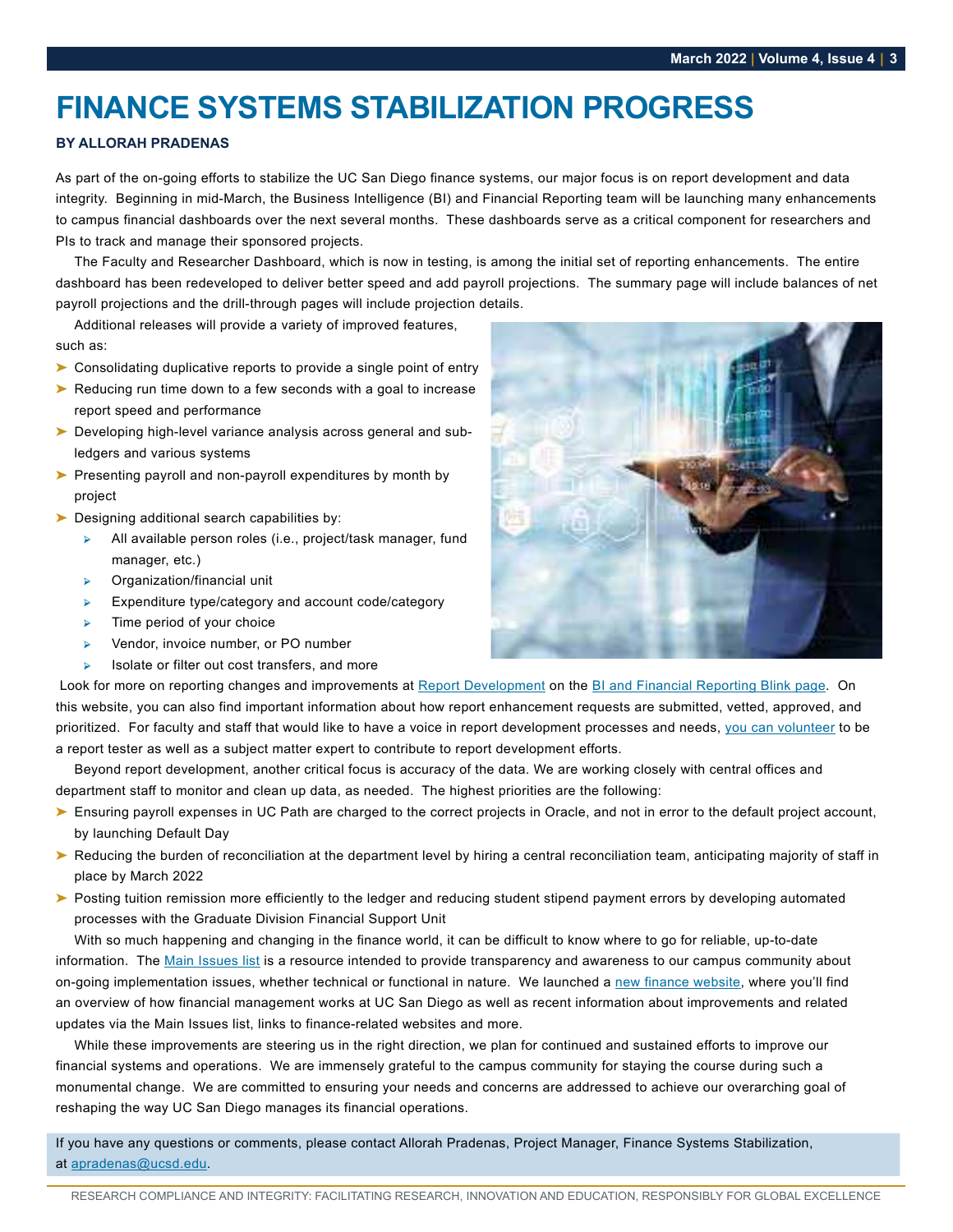# <span id="page-3-0"></span>**University of California Overall Conflict of Interest Policies and the Disqualification Rule**

### **BY JENNIFER J. FORD**

The University of California's overall conflict of interest policy stipulates that an employee shall not engage in any activities that place them in a conflict of interest between their official duties and any other interest or obligation. As a public educational institution, the primary legislative document governing conflict of interest and related issues is the [State of California Political Reform Act](http://www.fppc.ca.gov/the-law/the-political-reform-act.html).

The University of California (UC) has comprehensive and interrelated policies and guidelines that address the conduct of UC employees, their interactions with private industry and conflict of interest. The [Compendium](http://policy.ucop.edu/doc/1220367/BFB-G-39)  [of Specialized University Policies, Guidelines, and Regulations Related to](http://policy.ucop.edu/doc/1220367/BFB-G-39)  [Conflict of Interest](http://policy.ucop.edu/doc/1220367/BFB-G-39) is a collection of complementary policies and guidelines that work together to set standards for employees, ensure the integrity of UC research results and guide interactions of UC employees in their partnerships with industry and other university-related activities.

University employees are expected to devote their primary professional allegiance to the University and to the mission of teaching, research, and public service. Outside employment or consulting must not interfere with University duties. Outside professional activities, personal financial interests, or acceptance of benefits from third parties can create actual or perceived conflicts between the University's mission and a University employee's individual private interests. University employees who have certain professional or financial interests are expected to disclose them in compliance with applicable conflict of interest or conflict of commitment policies, as applicable. For research and other related activities, such conflict of interests must be disclosed in [Kuali COI](https://ucsd.kuali.co/coi). In all matters, University employees are expected to take appropriate steps, including consultation if issues are unclear, to avoid both conflicts of interest and the appearance of such conflicts.

When University employees have a conflict of interest, they must disqualify themselves from participating in a University decision if a financial conflict of interest is present under the Political Reform Act's [disqualification rule](https://www.ucop.edu/uc-legal/_files/coi/disqualification_rule.pdf). If it is determined that a financial interest requires the employee to disqualify

themselves from making, influencing or participating in the making of a University decision, the employee must refrain from participating in any way in the decision, and the employee must not use their official position to influence any other person with respect to the matter. Some examples are:

- **►** If a University employee is involved in the selection process for a University Request for Proposal (RFP) for a bid with a for-profit, and the same University employee is on the Board of Directors of a for-profit entity that plans to submit a bid in response to the RFP.
- **►** If a University employee needs to procure a software product for a University teaching or research lab of a for-profit entity and the same employee is consulting for the for-profit entity.
- **►** If a University employee is participating in the negotiations of a research contract between the University and a for-profit or non-profit entity in which the same University employee received an honoraria or managerial position (whether compensated or uncompensated) with the for-profit or non-profit entity.

University employees with conflicts of interest may have to disqualify and/ or recuse themselves from participating or influencing the University's decision making process. The Political Reform Act's disqualification rule depends upon the effect a UC decision will have on an employee's financial interests. Only certain types of financial interests of a UC employee will trigger a disqualification analysis under the Act, and merely having one of these interests does not automatically disqualify you from a UC decision. A University employee with a conflict of interest should review the [disqualification](https://www.ucop.edu/uc-legal/_files/coi/disqualification_rule.pdf)  [rule](https://www.ucop.edu/uc-legal/_files/coi/disqualification_rule.pdf) guidance document.

If you have questions or need additional information, please contact the Conflict of Interest Office at (858) 534-6465 or [info-coi@ucsd.edu.](mailto:info-coi%40ucsd.edu?subject=)

# **CLINICALTRIALS.GOV GOOD CAUSE EXTENSION FOR SUBMISSION OF RESULTS**

### **BY BEC BEUTLER**

As of January 25, 2022, the [ClinicalTrials.gov Protocol Registration and Results System \(PRS\)](https://register.clinicaltrials.gov/prs/app) no longer accepts good cause extension requests submitted on or after the results submission deadline for applicable clinical trials (ACT). Prior to January 25, 2022, a good cause extension could be submitted later then the date of results reporting deadline.

Per [Title 42 CFR 11.44\(e\),](https://www.ecfr.gov/current/title-42/chapter-I/subchapter-A/part-11#p-11.44(e)) a responsible party can request an extension of the deadline for results submission. An extension request must be submitted via ClinicalTrials.gov PRS prior to the date that the results are due. This request must provide a detailed justification for extension of the deadline, and an estimated date in which the results will be submitted. The good cause extension request must include sufficient detail to allow for proper evaluation of the request. Once evaluated, an electronic response will be sent to the responsible party confirming whether the good cause extension has been granted. If granted, results must be posted to ClinicalTrials.gov no later than the extended deadline. If the request is denied, the decision can either be appealed or results can be posted within 30 calendar days after the date of the notice of denial was sent to the responsible party.

Failure to post clinical trials results or submit a good cause extension prior to the deadline for results posting can result in penalization from the Food and Drug Administration (FDA) or National Institutes of Health (NIH). Please see the ClinicalTrials.gov [Frequently Asked Questions \(FAQs\)](https://www.clinicaltrials.gov/ct2/manage-recs/faq#fr_44) and the Research Compliance and Integrity Office (RCI) factsheet on [Instructions for Publishing Results and Adverse Events](https://blink.ucsd.edu/sponsor/rci/Factsheet-Instructions-for-Publishing-Results_2109132.pdf).

For questions or additional information, please visit the [RCI ClinicalTrials.gov](https://blink.ucsd.edu/sponsor/rci/clinical-trials.html) website or contact the RCI Office at [ctgov@ucsd.edu](mailto:ctgov%40ucsd.edu?subject=) or (858) 822-4939.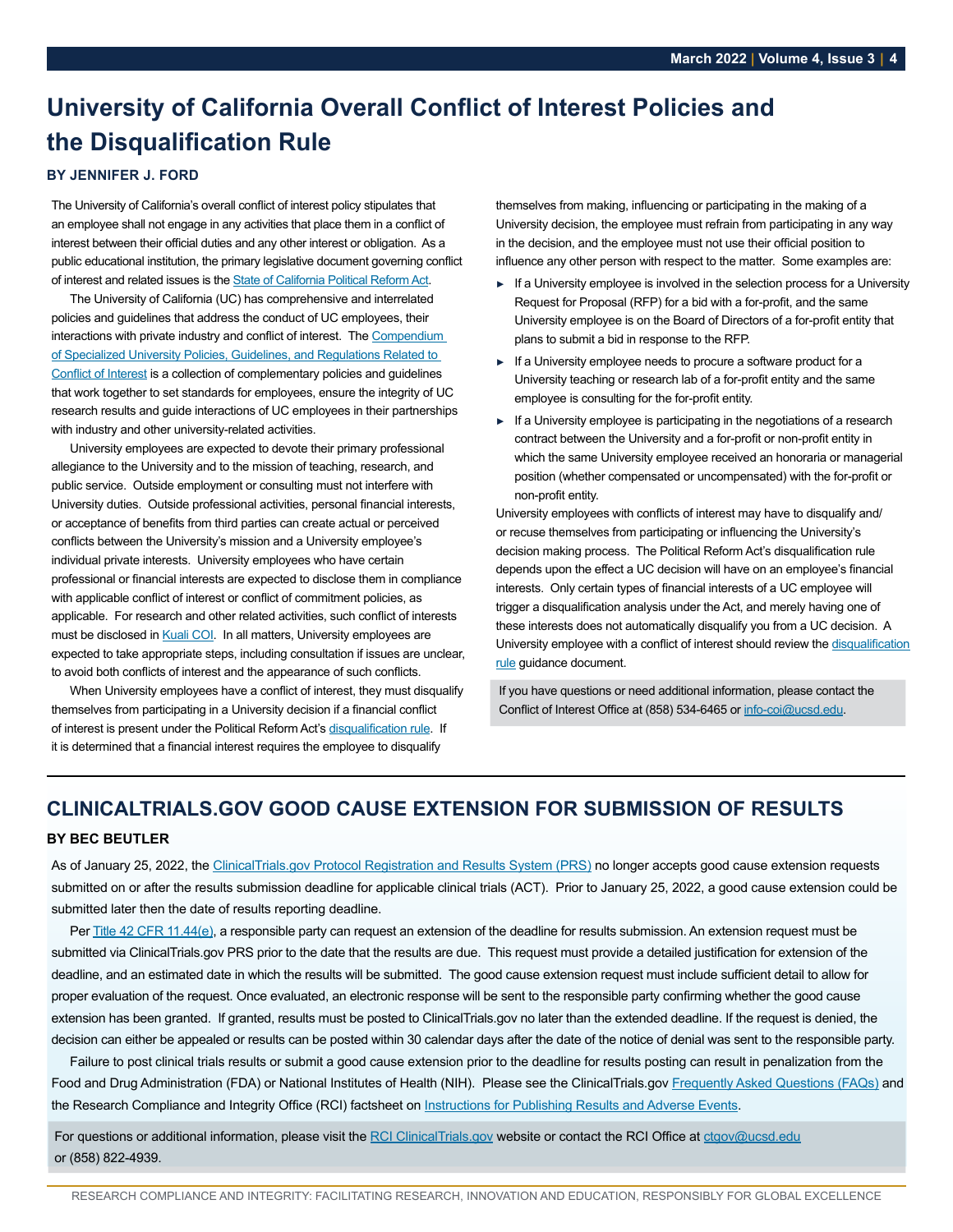# <span id="page-4-0"></span>Recent Cases of Research Misconduct and the Recommended Sanctions

### **BY BEC BEUTLER**

In a report to congress made by the National Science Foundation (NSF) Office of Inspector General (OIG), recommendations to impose sanctions on six cases of research misconduct were made. Research misconduct cases are defined as the falsification, fabrication, or plagiarism of data. Notable in the Semiannual Report (SAR) was the OIG's recommendations for additional sanctions than what was imposed by the universities.

One unidentified case was the alleged misrepresentation of data in a publication and distribution of this falsified data into a genetic sequence database. An investigation completed by an unnamed university committee determined that a graduate student falsified data and published these false results in both a manuscript and to a public database. The graduate student's professor was also found guilty of research misconduct by knowingly allowing the publication of falsified data. In response to the investigation findings, the university suspended the graduate student for two academic semesters, required both the student and professor to complete research training, and retract data from both the database and the publication. Both the student and professor were successful in meeting these requirements except for retraction of the publication, which the professor blocked. In the OIG's SAR, they recommended a federal finding be made against the student, a set of sanctions should be imposed for a period of three years, and the enforcement of the retraction of the falsified publication.

In a case involving a student intentionally committing both fabrication and falsification of data, university sanctions prohibited the student from applying for or receiving federal or external research funding, dismissed the student from the university without a degree and prohibited the student from ever reapplying. After an investigation, it was found that the student was manipulating images to falsify and fabricate results for over three years for research support by both National **Franchised Concerned Concerned** Institutes of Health (NIH) and NSF funding. The OIG recommended a threemstitutes of riearm (nim) and non-funding. The Oro recommended a tillee-<br>year debarment, a five-year period in which submission of certifications of data integrity must be completed, and a ban on serving as a peer reviewer.

For a case involving plagiarism, three NSF proposals made by the same principal investigator (PI) were found to contain both plagiarized text and figures copied from seven separate sources. This case, first investigated by OIG, was referred back to the university, who found that the PI plagiarized over 15% of proposal material. The PI admitted to plagiarizing the content of the proposals **content of the proposals** and resigned when offered the opportunity to either resign or be terminated. and resigned when onered the opportunity to entire resign or be terminated.<br>OIG officials conducted a more thorough investigation following the university's, of onicials conducted a more morough investigation following the university s,<br>noting how the university's investigation was too shallow. It was found during this investigation that a substantial amount of the professor's proposals was plagiarized, and an additional industry source proposal contained plagiarized content as well. Sanctions recommended by OIG included a requirement to submit certifications and assurances by his employer that the submitted NSF proposals and reports do not contain falsified, fabrication, or plagiarized material and the PI should be barred from becoming a peer reviewer or consultant for NSF. **ragianzed over 1978 or**<br>**• Research Misconduct** 

For more information, read the [Semiannual Report to Congress](https://oig.nsf.gov/sites/default/files/reports/2022-01/Final%2520SAR%252065%2520Fall%25202021%2520%2528004%2529.pdf). For questions or additional information, please visit the Research Compliance and Integrity (RCI) Office [Research Misconduct website](https://blink.ucsd.edu/research/policies-compliance-ethics/ethics/index.html) and [FAQ's](https://blink.ucsd.edu/research/policies-compliance-ethics/ethics/faq.html) or contact the RCI Office at [rci@ucsd.edu](mailto:rci%40ucsd.edu?subject=) or (858) 822-4939.

# when in doubt  **report it** report it When In doubt -



# Facilitating Responsible<br>
Research, Innovation and In raprication and<br>Lent from applying for **Education for Global Excellence** Facilitating Responsible

- ClinicalTrials.Gov
- and Use Committee Conflict of Interest
- $\epsilon$   $\epsilon$ • Dual Use of Research Concern<br>————————————————————
- of Research • Export Control
- Good Clinical Practices
- Institutional Animal Care and Use Committee
- 
- Responsible Conduct of Research

**rci@ucsd.edu | 858-822-4939 coi@ucsd.edu | 858-534-6465 export@ucsd.edu | 858-246-3300 iacuc@ucsd.edu | 858-534-6069**

**UC San Diego RESEARCH COMPLIANCE AND INTEGRITY**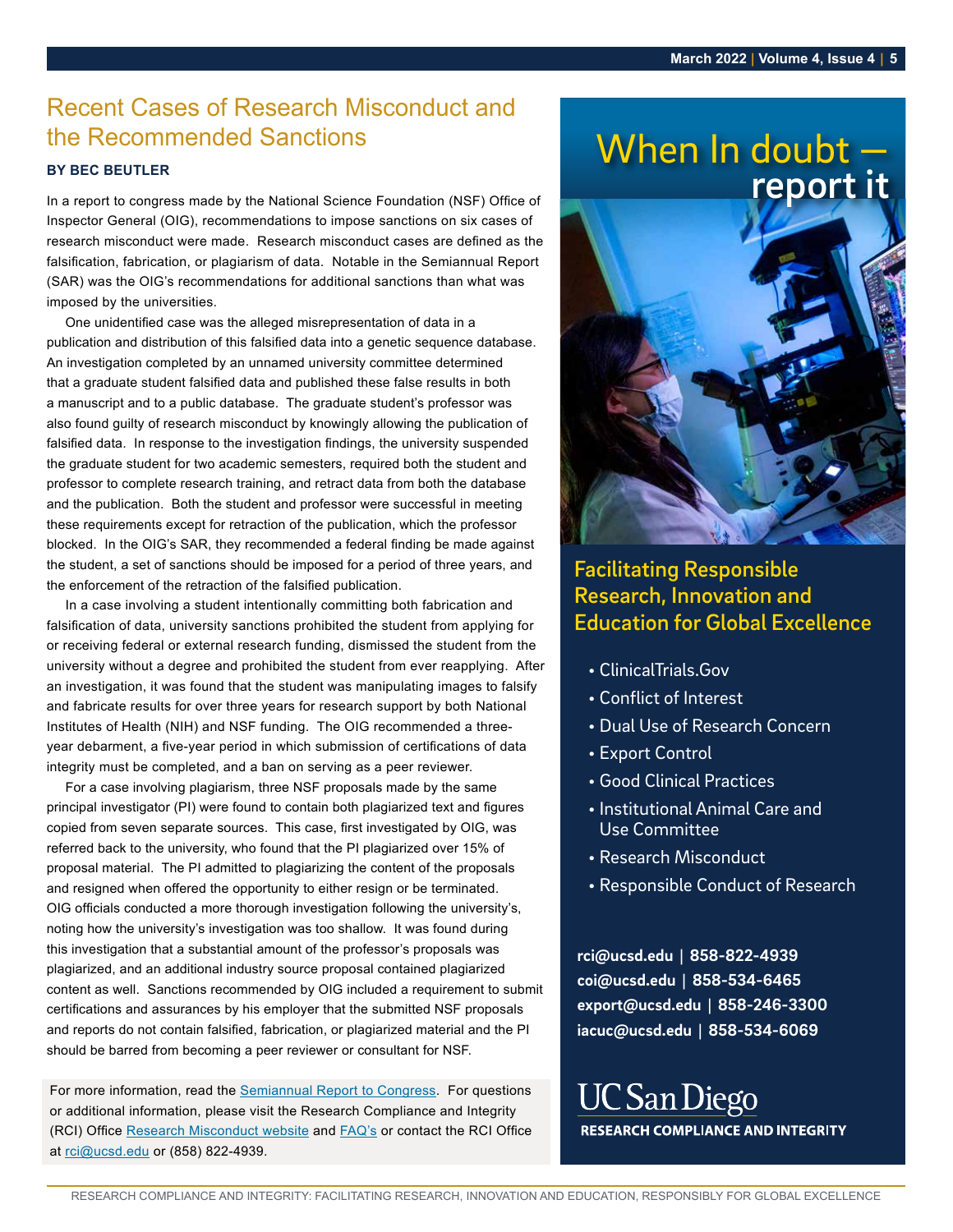# <span id="page-5-0"></span>RESEARCH COMPLIANCE CORNER: WORD TO THE WISE

### **The United States Government Drops Charges Against the MIT Scientist Accused of Hiding China Ties**

The United States (U.S.) government dropped all charges against Gang Chen, a mechanical engineering professor at the Massachusetts Institute of Technology (MIT). Chen was indicted on charges of wire fraud, making a false statement on a tax return, and failing to disclose a foreign bank account a year ago. The charges included that Chen hid his affiliations with Chinese government institutions in applications for \$2.7 million in grants from the US Department of Energy.

The move for dismissal is seen as a high-profile setback to the China Initiative, which is the Department of Justice's effort intended to counter economic espionage and national security threats. This initiative came under criticism for singling out scientists of Chinese heritage and for discouraging the collaborative research environment. For more information, please read the [NY Times article.](https://www.nytimes.com/2022/01/20/science/gang-chen-mit-china-initiative.html?campaign_id=60&emc=edit_na_20220120&instance_id=0&nl=breaking-news&ref=cta®i_id=71616810&segment_id=80250&user_id=066397ba6f981e915686d9475cde6722)

### **Former Professor Pleads Guilty to Lying about Chinese Patents**

A former University of Arkansas engineering professor, Simon Saw-Twong Ang, pleaded guilty to one count of making a false statement to the Federal Bureau of Investigation (FBI) when he denied he was named as the inventor for numerous patents in China. Ang pleaded guilty to just one of the 59 total counts, including 55 counts of wire fraud. Prosecutors alleged Ang concealed his affiliation to Chinese companies and Universities from the University of Arkansas and the US government agencies that funded his research and salary.

Ang faces a maximum sentence of 5 years for the single charge he pleaded to but has a plea deal in place. Ang is one of several academic scientists or engineers who have faced criminal prosecution under the Department of Justice's China Initiative for allegedly lying about Chinese funding sources or affiliations. For more information, please read the [news article](https://www.insidehighered.com/quicktakes/2022/01/24/former-arkansas-prof-pleads-lying-about-chinese-patents).

### **University of Tennessee Reinstates Professor Falsely Accused of Espionage**

Anming Hu, an engineering professor at the University of Tennessee (UT), returned to the University with tenure after he was acquitted of federal charges. Hu was prosecuted last year on charges related to hiding his relationship with a Chinese university while receiving National Aeronautics and Space Administration (NASA) research grants. UT fired Hu. UT offered to reinstate Hu shortly after his acquittal, but Hu demanded assurances before he returned, which included obtaining the proper work authorization, \$300,000 in funding to restart his research program and reinstatement of his lab space similar to what he had before. The Department of Justice's China Initiative has been sharply criticized by academics and Asian American advocates for racially profiling Asians. For more information, please read the [news article](https://www.knoxnews.com/story/news/education/2022/02/03/anming-hu-reinstated-university-of-tennessee-false-espionage-charge/9008950002/).

### **Chinese American Scientist Pleads Guilty to Economic Espionage Charges**

A former scientist from Monsanto, Xiang Haitao, pled guilty to United States (U.S.) economic espionage charges in early January. This plea agreement, made in the Eastern District of Missouri in St. Louis, detailed his recruitment and transfer of U.S. material to the Hundred Talents Program and Nanjing Institute.

From 2008 to 2017, Xiang Haitao was a senior research fellow at Monsanto in St. Louis, working on what Monsanto called the Nutrient Optimizer, a software that would allow farmers to monitor fertilizer needs by compiling multiple data sources. In 2015, Xiang emailed the Nanjing Institute in China, where he requested recruitment to the Hundred Talents Program, describing

his plans to develop a digital fertilizer platform. The Hundred Talents Program, initially launched in 1994 to recruit high-level talent, has been the center of Federal Bureau of Investigation (FBI) investigations into both Chinese nationals and Americans who have been charged with foreign involvement in U.S. research. Following recruitment, Xiang resigned from his position at Monsanto in 2017, traveling to Shanghai with a downloaded copy of Monsanto's Nutrient Optimizer on a flash drive. Soon after, he began operating a laboratory at the Nanjing Institute. He was arrested on his return to the U.S. in November 2019.

Sentencing for Xiang is set for April 2022, where just one charge of conspiracy to commit economic espionage has a maximum sentence of 15 years in prison and a \$5 million fine. For more information, please read the [Washington Times article.](https://www.washingtontimes.com/news/2022/jan/7/convicted-chinese-scientist-was-recruited-beijings/)

### **Harvard University Professor Convicted in Department of Justice's China Initiative Case**

Charles Lieber, a former Chair of Chemistry and Chemical Biology Department at Harvard University, was convicted in a case stemming from a crackdown of Chinese influence within United States (U.S.) research. A federal jury found Lieber guilty of making false statements to federal authorities, making and subscribing a false income tax return, and failing to file reports of foreign bank financial accounts (FBAR) with the Internal Revenue Services (IRS) about his affiliation with the People's Republic of China's Thousand Talents Program and the Wuhan University of Technology (WUT) in China.

Lieber served as the Principal Investigator of the Lieber Research Group at Harvard University, which received more than \$15 million in federal research grants between 2008 and 2019. Without the knowledge of his employer during this time, Lieber became a "strategic Scientist" at WUT and a contract participant in China's Thousand Talents Plan. The Thousand Talents Plan is a prominent Chinese talent recruitment plan designed to attract, recruit, and cultivate high-level scientific talent in advancing China's scientific development, economic prosperity and national security. Lieber was charged as part of the U.S. Department of Justice's China Initiative, which was launched to counter such suspected Chinese economic espionage and research theft. Lieber is not accused of espionage but concealing ties with the Chinese university and funding sources from the federal government. He is accused of not only falsely reporting taxable income, but also undermining the integrity of academic institutions and national security. For more information, please read the [Reuters report.](https://www.reuters.com/legal/litigation/harvard-professor-lied-about-china-ties-us-jury-told-trial-nears-end-2021-12-21/)

### **Former Defense Contractor Arrested for Attempted Espionage**

A former defense contractor, John Rowe from South Dakota, was arrested on criminal charges stemming from his alleged espionage attempts. Rowe was employed for more than 40 years with multiple cleared sector experience and had various national security clearance working on matters related to the United States (U.S.) Air Force aerospace technology. A facility security officer and an information security officer at separate companies reported him as potential insider threat stemming from various security violations and interest in Russian affairs.

Rowe was caught by undercover Federal Bureau of Investigation agents posing as Russian agents, confirming his willingness to work for the Russian government and disclose his knowledge of classified information relating to U.S. national security and military concerns. Rowe is charged with attempting to communicate national defense information to aid a foreign government and faces a maximum statutory penalty of life in prison if convicted. For more information, read the [Department of Justice announcement.](https://www.justice.gov/opa/pr/former-defense-contractor-arrested-attempted-espionage)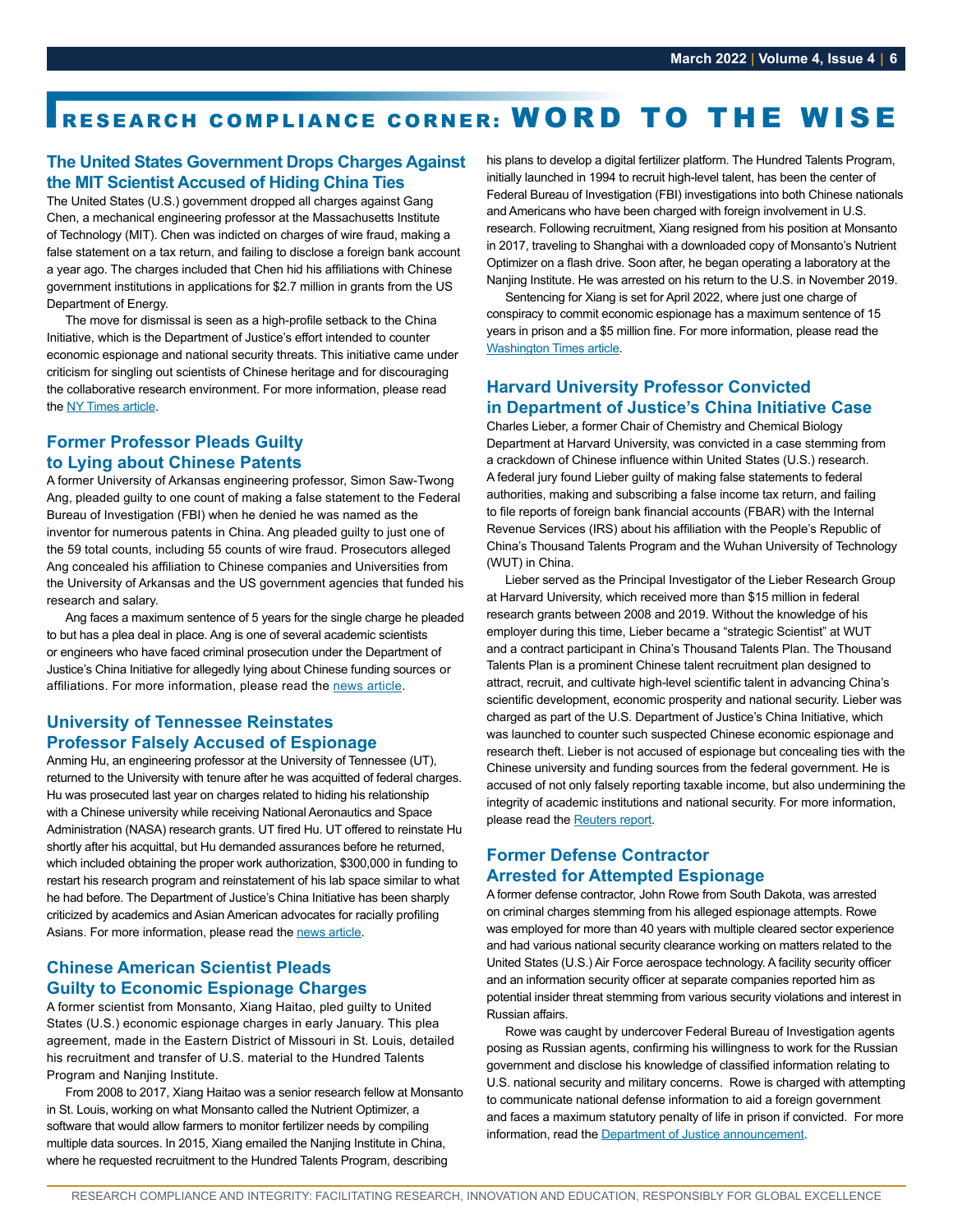# <span id="page-6-0"></span>**HOT TOPIC: How Global Export Control Regimes Impact Research**

### **BY MICHAEL J. MILLER**

The [Wassenaar Arrangement \(WA\)](https://www.wassenaar.org/) is the first of several international non-proliferation agreements established to prevent destabilization from the transfer of arms and dual-use goods and technologies. It defines broad guidelines for how the 42 member countries license technology and software across international borders. Members of the WA have agreed to implement national policies and programs that conform to a collective international framework of export controls. The arrangement leaves

Technologies enumerated in the United States (U.S.) export control regulations, including the Export Administration Regulations (EAR) and International Traffic in Arms Regulations (ITAR) are based, in part, upon the technologies defined in the WA's [Munitions and Dual-](https://www.wassenaar.org/control-lists/)[Use List.](https://www.wassenaar.org/control-lists/) Members of the WA receive a trade perk for membership, a streamlined ability to export and transfer otherwise licensable technologies between most members under several licensing exceptions and exemptions. There are several other multi-lateral proliferation treaties and regimes that layer upon the WA by identifying additional technologies for control:

the details of enforcement up to individual nations.

- ✓ [Nuclear Suppliers Group](http://www.nuclearsuppliersgroup.org/)
- ✓ [Missile Technology Control Regime](http://www.mtcr.info/)
- ✓ [Australia Group](http://www.australiagroup.net/)
- ✓ [Treaty on the Non-Proliferation of Nuclear Weapons](https://www.un.org/disarmament/wmd/nuclear/npt/)
- ✓ [Biological Weapons Convention](https://www.state.gov/biological-weapons-convention-text/)
- ✓ [Chemical Weapons Convention](https://www.opcw.org/chemical-weapons-convention)

Countries participating in these export control regimes retain the independence to augment their own indigenous controls, processes, licensing requirements, etc., so long as the core principles of the WA remain. For example, in the U.S. certain technologies on the EAR Commerce Control List (CCL) are controlled for reasons of U.S. National Security that are not included in the WA's Munitions and Dual-Use List. Conflicting technology controls are present throughout each control regime, often creating a perplexing dilemma for researchers: how to comply with both U.S. export control laws and those of a foreign country. In these situations, it is important to contact the UC San Diego Export Control Office to ensure compliance with U.S. export control regulations as opposed to agreeing to comply with the export control requirements of the foreign country.

Differences between U.S. export control regulations and sanctions and those of WA members include:

- ✓ Dual-Use Technologies
- ✓ Military Technologies
- ✓ Cyber security requirements, such as NIST 800-171
- ✓ Regulated entities, such as those on the Denied or Unverified List
- ✓ Economic sanctions
- ✓ Fundamental research

The bottom line is that the export control regulations of foreign countries do not lessen or replace compliance with U.S. export control laws and regulations. For certain activities, U.S. export control regulations are more favorable for intellectual property protection, or to ensure the activity is not otherwise restricted. Agreeing to contract terms or conditions that nullify U.S. export control laws does not remove the need for compliance. For questions or assistance with export control matters, contact the Export Control Office at [export@ucsd.edu.](mailto:export%40ucsd.edu?subject=)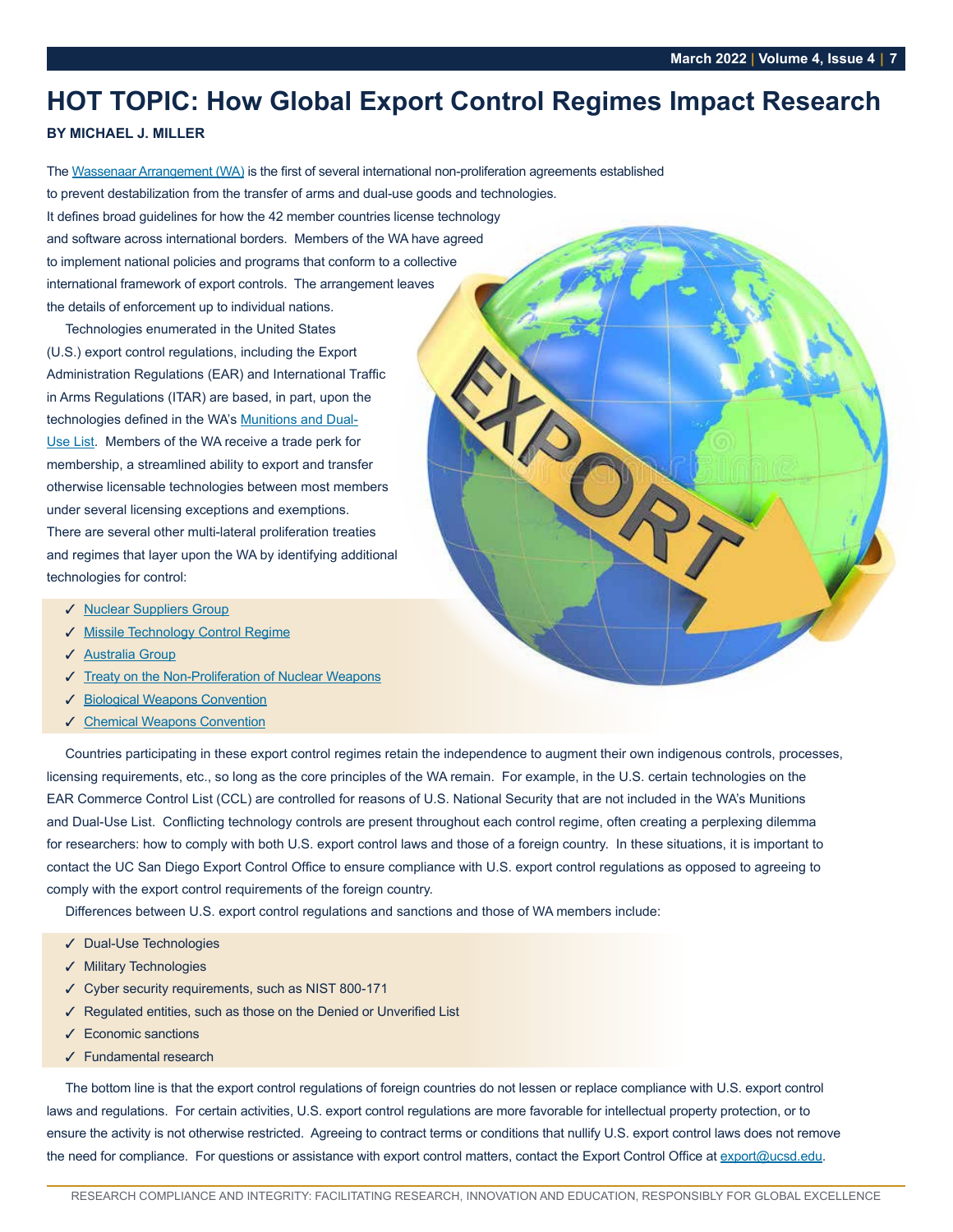# <span id="page-7-0"></span>**PRINCIPAL INVESTIGATOR RESPONSIBILITIES IN ANIMAL RESEARCH**

### **BY THE IACUC OFFICE**

When using animal models in research at UC San Diego, there is a great deal of information that the Principal Investigator (PI) and research staff are responsible for knowing. UC San Diego's Policy on the Use of Animals in Research and Teaching [PPM 100-6](https://adminrecords.ucsd.edu/ppm/docs/100-6.pdf) and the UCSD Institutional Animal Care and Use Committee (IACUC), along with federal laws and regulations, assign a number of responsibilities to the Principal Investigator who is granted the privilege of using animals in research.

An early part of this process is submitting an online Animal Use Protocol to the UC San Diego IACUC. The IACUC website provides a number of resources, including Principal Investigator requirements, responsibilities and information needed to submit an animal use protocol. When a PI submits a protocol for review, they acknowledge that by clicking the "Submit for Review" button within the protocol, it is equivalent to an electronic signature and that they are providing their assurance for the humane care and use of animals used in teaching and research.

Below is a list of the PI's Assurances for the humane care and use of animals used in teaching and research:

- 1. I agree to abide by [PHS Policy](https://olaw.nih.gov/policies-laws/phs-policy.htm), [USDA](https://blink.ucsd.edu/sponsor/iacuc/_files/AC_BlueBook_AWA_508_comp_version.pdf)  [Regulations,](https://blink.ucsd.edu/sponsor/iacuc/_files/AC_BlueBook_AWA_508_comp_version.pdf) [UC San Diego policies for the](https://blink.ucsd.edu/sponsor/iacuc/policies.html)  [care and use of animals](https://blink.ucsd.edu/sponsor/iacuc/policies.html), the provisions of the **Institute for Laboratory Animal** [Research \(ILAR\) Guide to the Care](https://blink.ucsd.edu/_files/sponsor-tab/iacuc/Guide-for-the-care-and-use-of-laboratory-animals.pdf)  [and Use of Laboratory Animals,](https://blink.ucsd.edu/_files/sponsor-tab/iacuc/Guide-for-the-care-and-use-of-laboratory-animals.pdf) and all other federal, state, and local laws and regulations governing the use of animals in research.
- 2. I understand that emergency veterinary care will be administered to animals showing evidence of pain or illness, in addition to routine veterinary care as prescribed for individual species. I understand that it is my responsibility to provide current and updated emergency contact information for personnel who must be contacted in an animal emergency. I understand that any unanticipated pain or distress must be reported to the veterinarian or his/her designee.
- 3. I assure that I have consulted a veterinarian in the preparation of this proposal, if it includes procedures that could cause pain and distress to a vertebrate animal.
- 4. I declare that all experiments involving live animals will be performed under my supervision or that of another qualified biomedical scientist listed on this protocol.
- 5. I certify that all personnel having direct animal contact, including myself, have been trained in humane and scientifically acceptable procedures in animal handling, administration of anesthetics, analgesics, and euthanasia to be used in this project.
- 6. I certify that all personnel in this project will complete the mandatory Orientation to Animal Research at UCSD and all other mandatory classes as determined by the Personnel Qualifications Form of each individual.
- 7. I understand that the use of hazardous or controlled materials in animals may only

hazards involving the use of live animals and tissues.

- 9. I understand that I must submit an amendment for any proposed changes to this protocol and wait for IACUC approval before beginning the work.
- 10. I understand that should I use the project described in this application as a basis for a proposal for funding (either extramural or intramural), it is my responsibility to ensure that the description of animal use in such funding proposals are identical in principle to that contained in this application.
- 11. I understand it is the responsibility of the Principal Investigator to ensure the safe and ethical conduct of all research conducted under this protocol, and to assure that all research is carried out following federal, state, local, and UC San Diego policies governing animal research.

# **"The IACUC website provides a number of resources, including Principal Investigator requirements, responsibilities and information needed to submit an animal use protocol."**

be initiated after authorization from the applicable [campus Safety Committees](https://rmp.ucsd.edu/about/committees/index.html) and [EH&S,](https://blink.ucsd.edu/safety/ehs/index.html) and used in the manner/purpose for which they are approved in compliance with Federal, State, local and UC San Diego requirements. I am responsible for complying with all safety related information (section VIII) of the protocol as well as complying with EH&S authorizations such as [Biohazardous Use Authorization \(BUA\),](https://blink.ucsd.edu/safety/research-lab/biosafety/BUA.html) [Controlled Substance Use Authorization](https://blink.ucsd.edu/safety/research-lab/controlled-substances/CSUA.html)  [\(CSUA\)](https://blink.ucsd.edu/safety/research-lab/controlled-substances/CSUA.html), [Radioactive Use Authorization](https://blink.ucsd.edu/safety/radiation/research/RUA/index.html)  [\(RUA\)](https://blink.ucsd.edu/safety/radiation/research/RUA/index.html), [Laser Use Authorization \(LUA\)](https://blink.ucsd.edu/safety/radiation/lasers/LUA.html), and documenting the proper use of such hazards or processes in the [Hazard Control Plan\(s\).](https://blink.ucsd.edu/safety/research-lab/chemical/hcp/index.html)

 8. I certify that all personnel working on this protocol will be given the opportunity to participate in the Medical Monitoring Program at the Center for Occupational and Environmental Medicine. All personnel on this protocol will be made aware of the

- 12. I certify that I will maintain complete, up-to-date and accessible records of procedures on animals as required by policy and regulation.
- 13. I declare that the information provided in the accompanying protocol is accurate to the best of my knowledge.
- 14. I certify that all state, federal and international permits for the use of the animals described in this protocol are in place (or will be in place before studies begin) including those permits mandated by the Department of Commerce, Marine Mammal Protection Act, Bureau of Land Management, National Forest Service, and foreign countries.

Please keep in mind that the IACUC Office staff is here to assist you. If you have questions or concerns regarding the above PI responsibilities, please contact the IACUC Office at **jacuc@ucsd.edu** or (858) 534-6069.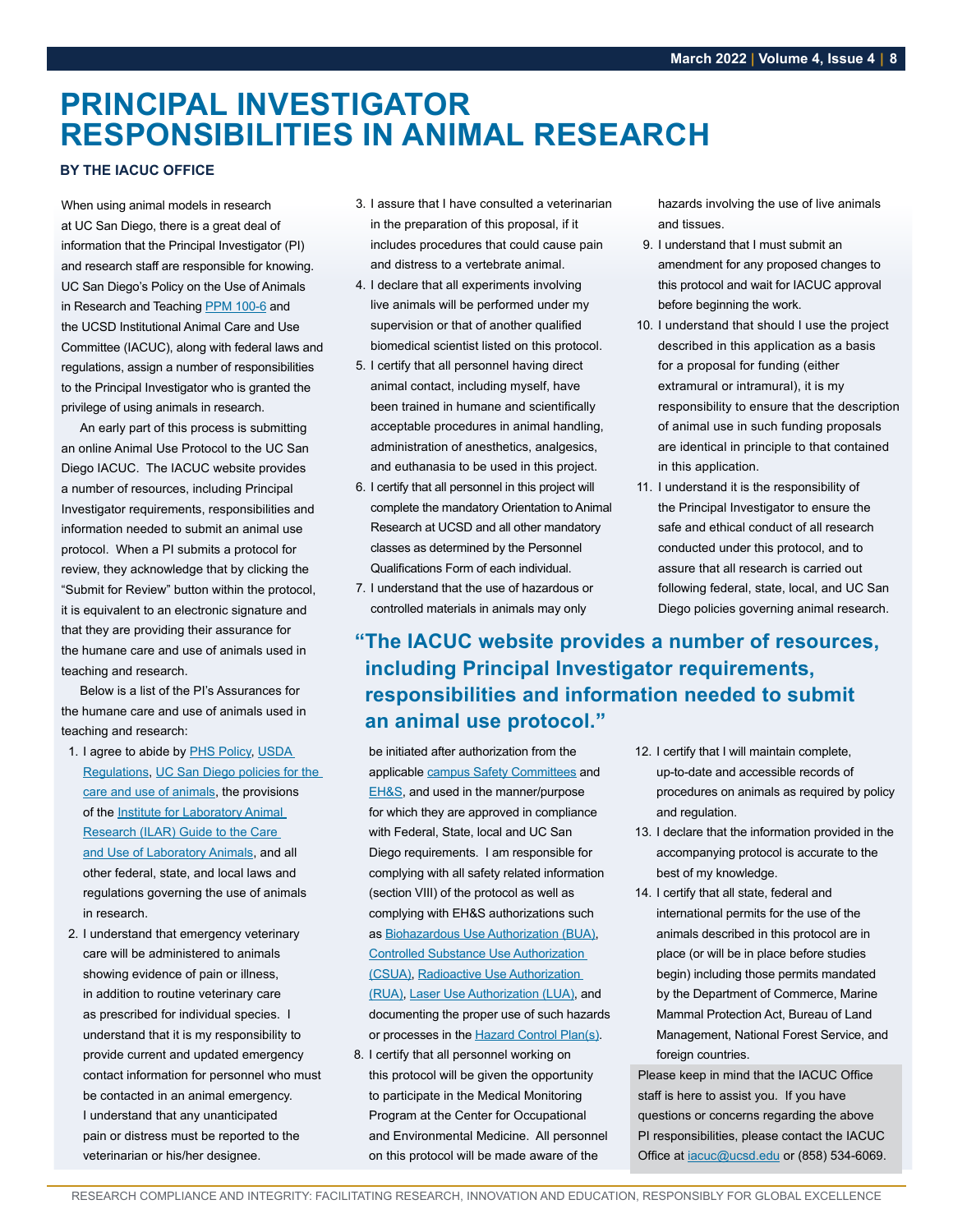<span id="page-8-0"></span>

# **Appointment of Camille Nebeker as the Director of the UC San Diego Research Ethics Program**

**Camille Nebeker, Ed.D.**, **M.S.,** was recently appointed as the Director of the [UC San Diego Research Ethics Program.](https://ethics.ucsd.edu/) Dr. Nebeker is an Associate Professor with appointments in the UC San Diego Design Lab and the Herbert Wertheim School of Public Health and Human Longevity Science and brings valuable experience serving as an instructor for the Research Ethics Program. She co-founded and directs the Research Center for Optimal Digital Ethics in Health (ReCODE Health), which examines the ethical and social implications of technology-supported health research, along with providing education and consultation services. Professor Nebeker also serves as a member of the World Health Organization Digital Health Roster of Experts and Chairs the American Association for the Advancement of Science Committee on Scientific Freedom and Responsibility. For the past few years, she has contributed to national and international working groups charged with development of standards for the governance of artificial intelligence systems.

The UC San Diego Research Ethics Program was founded in 1997 by Michael Kalichman, Professor of Pathology at UC San Diego, who continued to lead the program until his retirement in 2021. The program is within the Office of Research Affairs and is affiliated with the Altman Clinical and Translational Research Institute. The Research Ethics Program serves as a campus-wide resource to identify and address ethical challenges intrinsic to academic scholarship, foster learning about research ethics, and meet federal funding requirements for education in research ethics. Through its long history, the program has been instrumental in sustaining UC San Diego's international leadership in fostering integrity in research.

To contact Dr. Nebeker, please email [cnebeker@ucsd.edu](mailto:cnebeker%40ucsd.edu?subject=). To contact the Research Ethics Program, email [ethics@ucsd.edu.](mailto:ethics%40ucsd.edu?subject=)

# **The History and Importance of Women's History Month**

### **BY MADELEINE PALEY**

**Women's History Month began as "Women's History Week" in 1981 and was first celebrated beginning March 7, 1982. In 1987, after a petition by the National Women's History Project, Congress passed a bill that designated the month of March as Women's History Month. Since 1995, presidents have issued a series of proclamations designating March as Women's History Month to celebrate the contributions women have made to the United States and to recognize the important achievements of women over the course of American history. Visit the Women's History Month government [website](https://womenshistorymonth.gov/) for videos, art exhibits and collections, and more.**

**International Women's Day occurs within Women's History Month, falling on March 8th annually. International Women's Day is a global day celebrating the achievements of women, and serves as a call to action to accelerate women's equality. International Women's Day started in 1911 as a result of labor movements across the world. To learn more about International Women's Day, and the 2022 theme, #BreakTheBias, visit the International Women's Day [website.](https://www.internationalwomensday.com/)**



**For more information about events occurring at UC San Diego, visit the [Women's Center](https://women.ucsd.edu/). For questions or additional information, please contact the Research Affairs Equity, Diversity and Inclusion Committee at [vcr-edi@ucsd.edu](mailto:vcr-edi%40ucsd.edu?subject=).**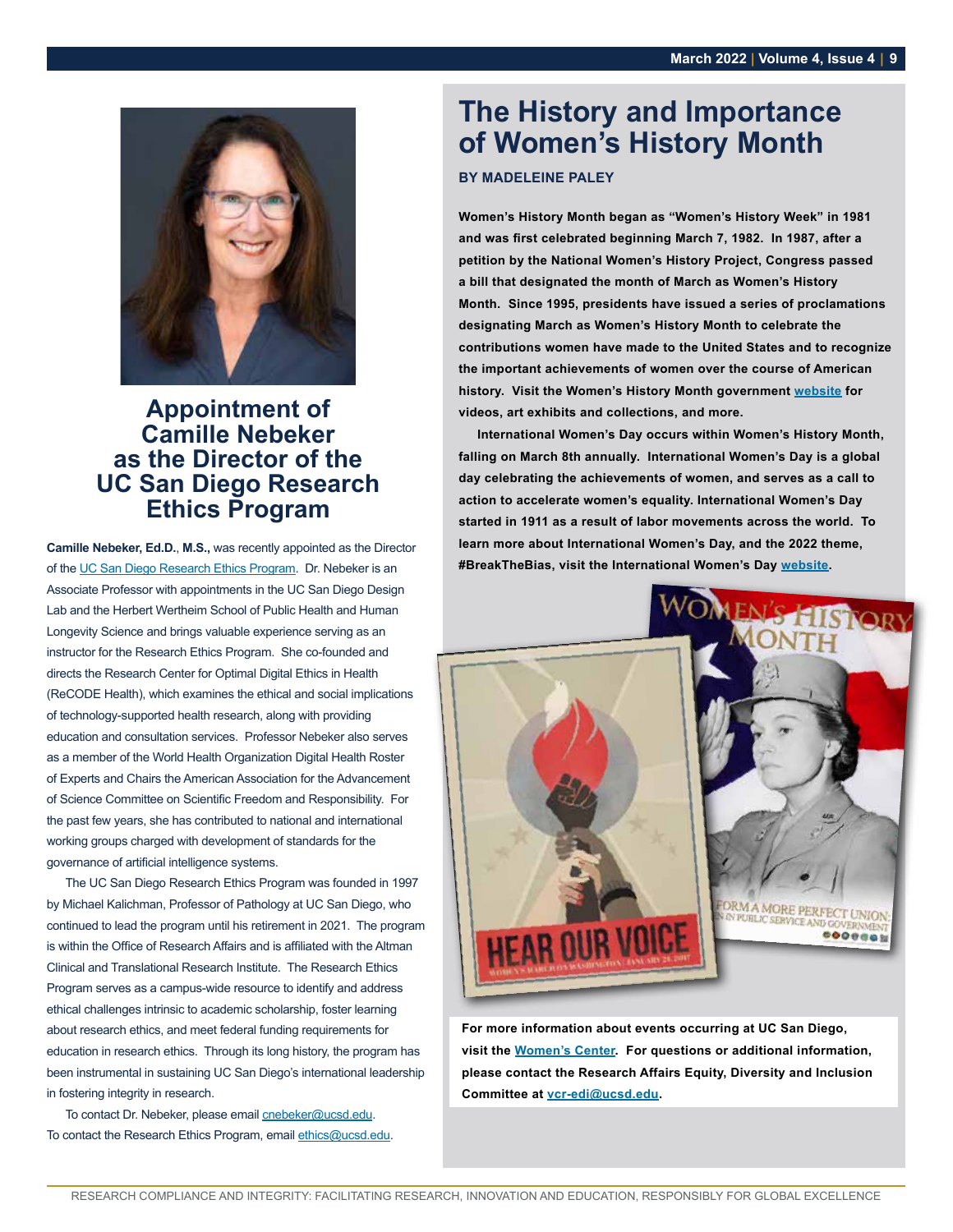# <span id="page-9-0"></span>**THE HIGH COST OF AWARD MISMANAGEMENT**

### **BY BEC BEUTLER**

In the most recent semiannual report to congress, the National Science Foundation (NSF) Office of Inspector General (OIG) summarized cases in which repayment was made to NSF following investigations that do not fit under the definition of research misconduct. These cases can involve misdeeds such as non-disclosure of conflict of interests, noncompliance in human subjects or animal research regulations, mismanagement of grant funds, and other employee misconduct that does not include falsification, fabrication, or plagiarism. In the span of April 1, 2021 to September 30, 2021, NSF collected over \$2.5 million from these misdeeds.

In response to a Principal Investigator's (PI) misconduct, a university paid the NSF \$370,000, an estimation of the costs following an investigation of noncompliance in human subjects research. After an investigation by the university's Institutional Review Board, it was determined that there was lack of proper informed consent and properly collected biospecimen samples, collected from both humans and animals from a foreign country. Following the investigation, the university destroyed the PI's research data and samples and implemented an oversight on the PI's research after it was determined that this was a result of unintentional errors. The cost of collection and analysis of the destroyed samples was estimated to be \$370,000.

Seven other cases were described in OIG's semiannual report, all with varying circumstances leading to the return of funds to NSF. At one university, it was found that an associate professor did not disclose conflict of interests with a company and mismanaged four NSF awards by not separating university and company activities. The university returned \$650,000 to NSF, and OIG recommended the debarment of the associate professor. In a case of salary mischarges, \$230,000 was returned to NSF after an OIG investigation found that a university professor was charging his salary to an NSF award, when in reality he

was working for a foreign university at that time. The OIG recommended debarment of that professor. A university paid NSF \$225,000 in repayment of mismanaged awards related to membership payments for Industry-University Cooperative Research Centers (I/UCRC). In addition to the payment, the university stated that they revised the policies and controls for I/UCRC to prevent any repeat mismanagements. At another university, \$130,000 was returned to NSF as corrective action for expenses directed to and develop websites for the university's NSF-funded center and a professor's wife's company. Though charges against the professor of felony embezzlement were dismissed, the university agreed to take corrective action. OIG recommended debarment of the professor and company. In another case with little shared details, a university professor was banned by publisher from serving in any review, editorial, or program committee position for 15 years, and \$630,000 of terminated awards was reallocated by NSF. OIG states that an investigation is still ongoing.

Even though the OIG's semiannual report does not provide personal identifiers for these cases, many have been detailed in public news sources. In March, \$550,000 was returned to NSF by a firm, Bio-Adhesive Alliance Inc., after they pled guilty to making false statements regarding ineligible individuals in a trial. In August of 2021, a Georgia Tech professor pled guilty to two felony counts of false statements. \$100,000 was returned to NSF by Georgia Tech and the professor personally paid restitution of \$40,000. Additionally, she was placed on home detention and 10 months' probation.

For more information, read the [Semiannual Report to Congress.](https://oig.nsf.gov/sites/default/files/reports/2022-01/Final%2520SAR%252065%2520Fall%25202021%2520%2528004%2529.pdf) For questions or additional information, please visit the RCI Research [Integrity website](https://blink.ucsd.edu/research/policies-compliance-ethics/ethics/index.html) for more information, or contact the RCI Office at [rci@ucsd.edu](mailto:rci%40ucsd.edu?subject=) or (858) 822-4939.

# **RESEARCH COMPLIANCE HOT TOPICS AND TRAINING PROGRAM**

The UC San Diego Research Compliance and Integrity (RCI) Office is pleased to offer the Research Compliance Hot Topics and Training Program (Program) to all UC San Diego faculty, staff and students. The Program will offer training through a variety of forums, including workshops, videos, newsletters and other activities, and is designed to serve as an educational resource to assist the UC San Diego research community with the complexities of conducting research. The following training program session has been scheduled:

► **Cybersecurity Certification for Research: Achieving Cyber-Resilience in your Research Program**  March 23, 2022, 11:00 a.m. – 12:30 p.m. via Zoom (to register, click on this [link\)](https://uc.sumtotal.host/rcore/c/pillarRedirect?relyingParty=LM&url=app%2fmanagement%2fLMS_ActDetails.aspx%3fActivityId%3d506014%26UserMode%3d0)



Do you have research compliance questions? Join RCI Office Hours every Tuesday from 11:00 a.m. - 12:00 p.m. Sign up at [calendly.com/ucsdrcioffice](https://calendly.com/ucsdrcioffice).

**For questions, please contact rci@ucsd.edu.**